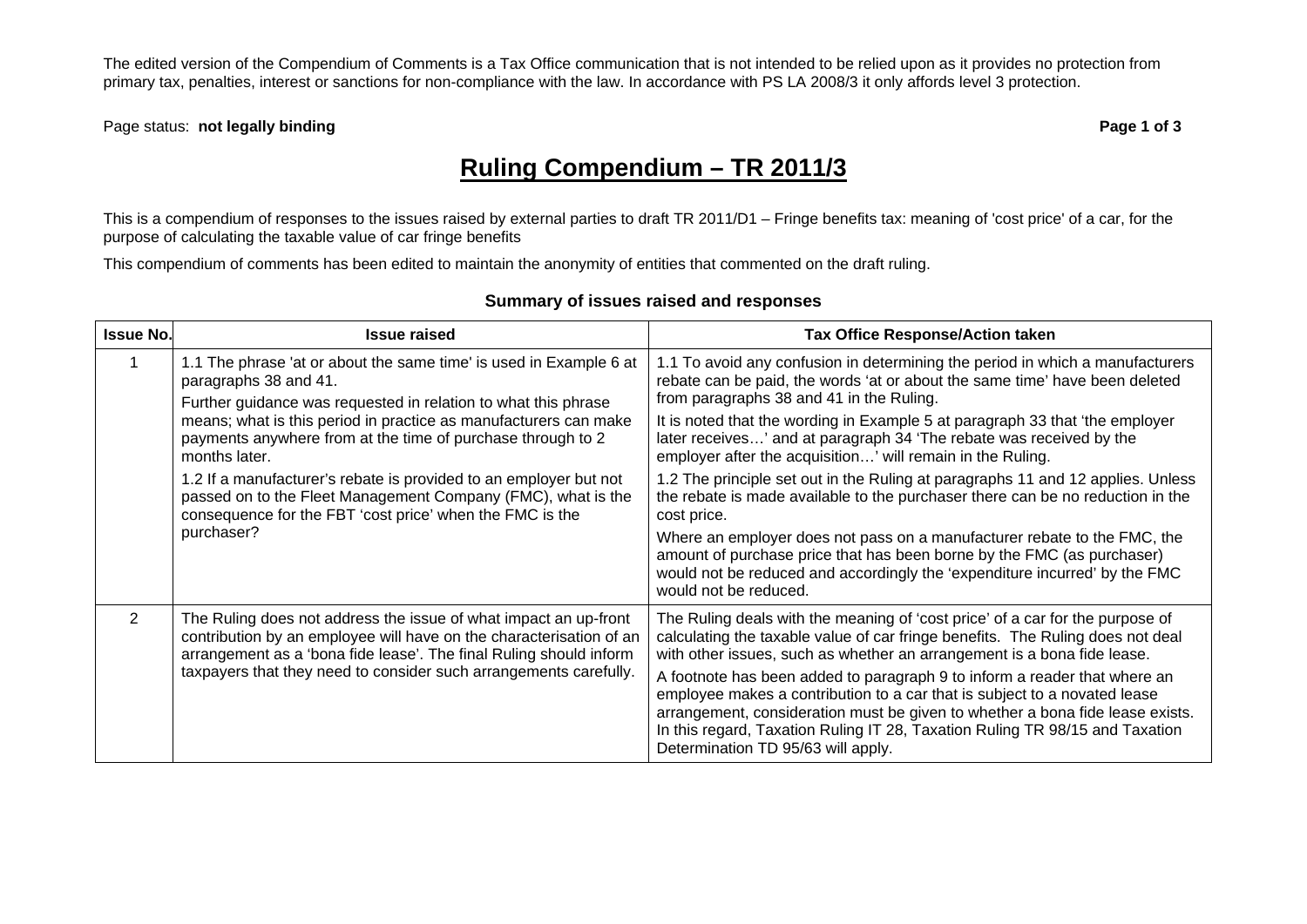The edited version of the Compendium of Comments is a Tax Office communication that is not intended to be relied upon as it provides no protection from primary tax, penalties, interest or sanctions for non-compliance with the law. In accordance with PS LA 2008/3 it only affords level 3 protection.

## Page status: **not legally binding Page 2 of 3 Page 2 of 3**

| <b>Issue No.</b> | <b>Issue raised</b>                                                                                                                                                                                                                                                                                                                                                                                     | <b>Tax Office Response/Action taken</b>                                                                                                                                                                                                                                                                                                                 |
|------------------|---------------------------------------------------------------------------------------------------------------------------------------------------------------------------------------------------------------------------------------------------------------------------------------------------------------------------------------------------------------------------------------------------------|---------------------------------------------------------------------------------------------------------------------------------------------------------------------------------------------------------------------------------------------------------------------------------------------------------------------------------------------------------|
| 3                | 3.1 Example 1 at paragraphs 14 to 17 sets out an arrangement in<br>which an employee trades-in their own car so that the employer<br>can acquire a more luxurious car. The result being the expenditure<br>incurred by the employer is the amount paid by the employer (that<br>is the purchase price was reduced by the employee's trade-in). Is<br>the outcome the same in a novated lease situation? | 3.1 Refer response to Issue 2 and Issue 3.2 of this Compendium.<br>3.2 Paragraph 3 in the 'What this Ruling is about' section has been amended in<br>the Ruling to make it clear that the Ruling has application to cars held by<br>employers under lease arrangements (including novated lease arrangements).                                          |
|                  | 3.2 Paragraph 3 of the draft Ruling is expressed to apply to basic<br>leases. This should also state that the Ruling applies to 'novated<br>leases'.                                                                                                                                                                                                                                                    |                                                                                                                                                                                                                                                                                                                                                         |
| 4                | Where an employee/director is owed monies by way of a loan<br>account, can a journal entry be used to reduce the amount of the<br>cost price of a car by reduction of the loan account?                                                                                                                                                                                                                 | It is noted that Taxation Ruling MT 2050 considers whether journal entries can<br>be a payment of a 'recipients contribution', recipient's payment' or recipients<br>rent'.                                                                                                                                                                             |
|                  | Reference is made to Taxation Ruling MT 2050 in this regard.                                                                                                                                                                                                                                                                                                                                            | MT 2050 sets out the conditions that must be satisfied for journal entries to be<br>accepted as a payment. It is clearly stated at paragraph 7 of MT 2050, that 'an<br>agreement to make a voluntary payment by one party to another does not<br>create a liability between the parties. In such a situation journal entries would<br>not be 'payment'. |
|                  |                                                                                                                                                                                                                                                                                                                                                                                                         | Accordingly, in circumstances where there is a voluntary undertaking by an<br>employee to make an up-front contribution to the purchase of a car, in applying<br>MT 2050, there would be no 'payment'.                                                                                                                                                  |
| 5                | Can the proceeds of an employee trade-in or cash payment<br>directly to a car dealer bring the cost of a car below the<br>depreciation cost limit?                                                                                                                                                                                                                                                      | The Ruling explains at paragraphs 74 and 75, that there are relevant<br>differences in the terms used in the Fringe Benefits Tax Assessment Act 1986<br>(FBTAA) and the Income Tax Act Assessment 1997 (ITAA 1997).                                                                                                                                     |
|                  |                                                                                                                                                                                                                                                                                                                                                                                                         | The cost of a car for the purposes of the capital allowance provisions is worked<br>out under Subdivision 40-C of the ITAA 1997, which includes specific integrity<br>rules concerning car limits.                                                                                                                                                      |
|                  |                                                                                                                                                                                                                                                                                                                                                                                                         | The Ruling, which concerns the interpretation of the term 'cost price' of a car for<br>FBT purposes, is not applicable to the interpretation of 'cost' of a car for income<br>tax capital allowance purposes.                                                                                                                                           |